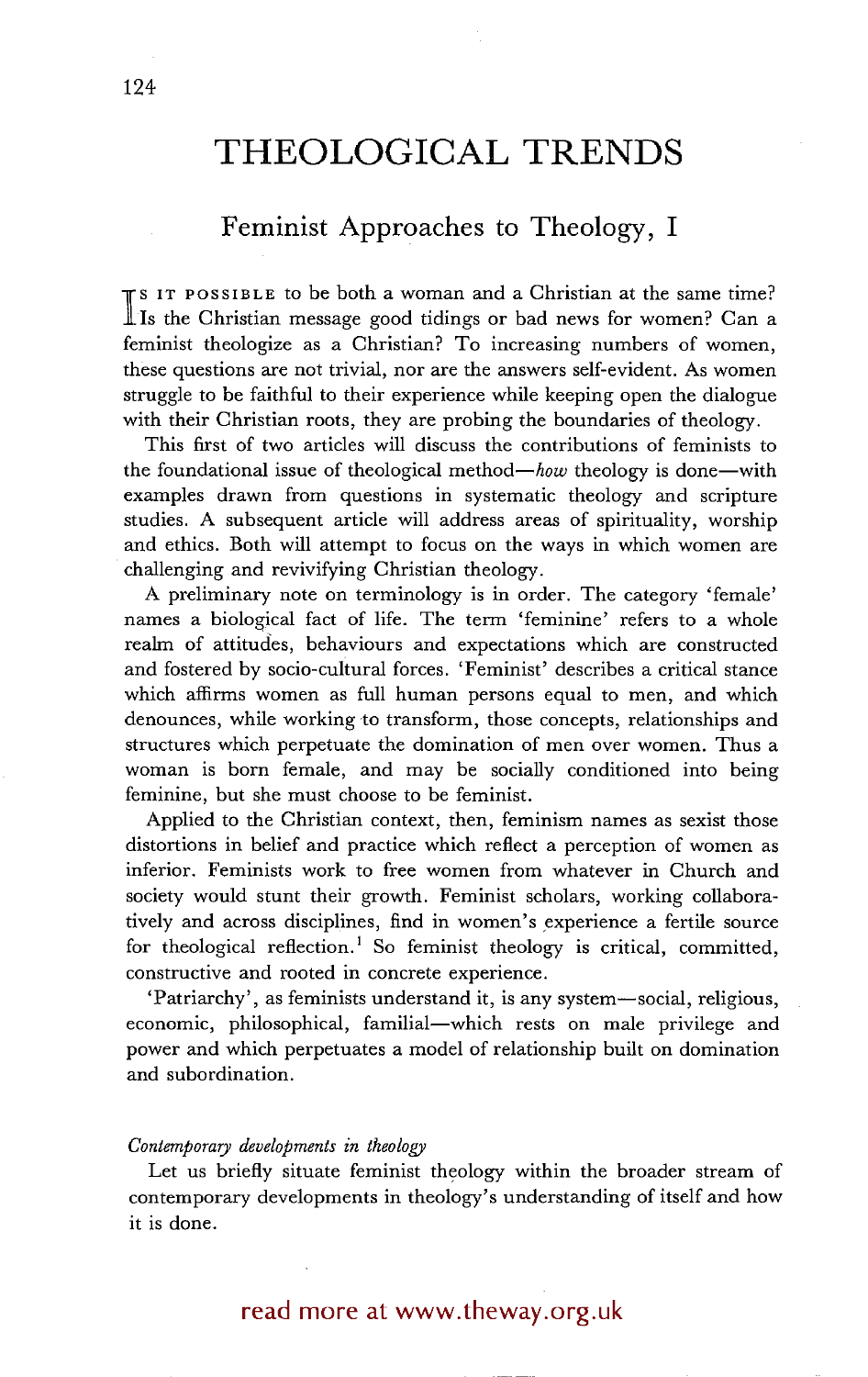First, all reflection, including reflection on God, the world and human reality, takes place in a particular historical and cultural context. Theologians are influenced, consciously or not, by the civil government, by the economic conditions and political climate at any given moment, by the philosophical currents in vogue, by the ideologies which shape the prevailing myths, by the art, film, music and literature of their age, by the technological discoveries which subtly and not-so-subtly shape their lives, by the rapidly changing winds of popular culture. All these forces have an impact on the community of believers, out of and on behalf of which the theologian speaks. Indeed, that community itself is constantly subject to change; whether it is at peace or under siege, whose interests are addressed within it and whose are excluded-factors such as these will affect the tenor and even the content of a community's reflection on its life and relationship to its God.

The impact of critical analysis, which calls into question the implicit presuppositions, the unquestionable givens behind any theory, leads to the further recognition that theology, along with other modes of human discourse, is not neutral.<sup>2</sup> Its selection of emphases, its language, its texts embody a particular stance of its creators toward power and the powers that rule their world. Theologies take positions of advocacy; they seek, though not always consciously, either to uphold or to change the *status quo.* 

The Churches of the Third World, in particular, have fostered awareness of theology's built-in biases. E. Schüssler Fiorenza identifies as the starting point of liberation theologies the key insight that 'all theology knowingly or not is by definition always engaged for or against the oppressed'.3

Attending to theology's historical and cultural context, and uncovering the concrete commitments out of Which it is written, are but two aspects of the massive methodological shift in contemporary theology toward taking human experience seriously.

#### *The ferninist challenge*

But, feminists ask, whose experience really counts as 'human experience'? For centuries, only men's search to understand their faith (the classic description of theology)'has been recognized as authoritative. Women have been 'protected' from access to the tools of theological scholarship and to the public forum of dialogue and debate.<sup>4</sup> Although women as well as men have experienced God, the overwhelming number of those who liave recorded, selected, interpreted and analyzed that experience have been men.

So women are legitimately asking, 'Where are the records of *our*  experience of God? Where is the God in whose image we too, as well as our brothers, are made? Where is women's perspective on the nature of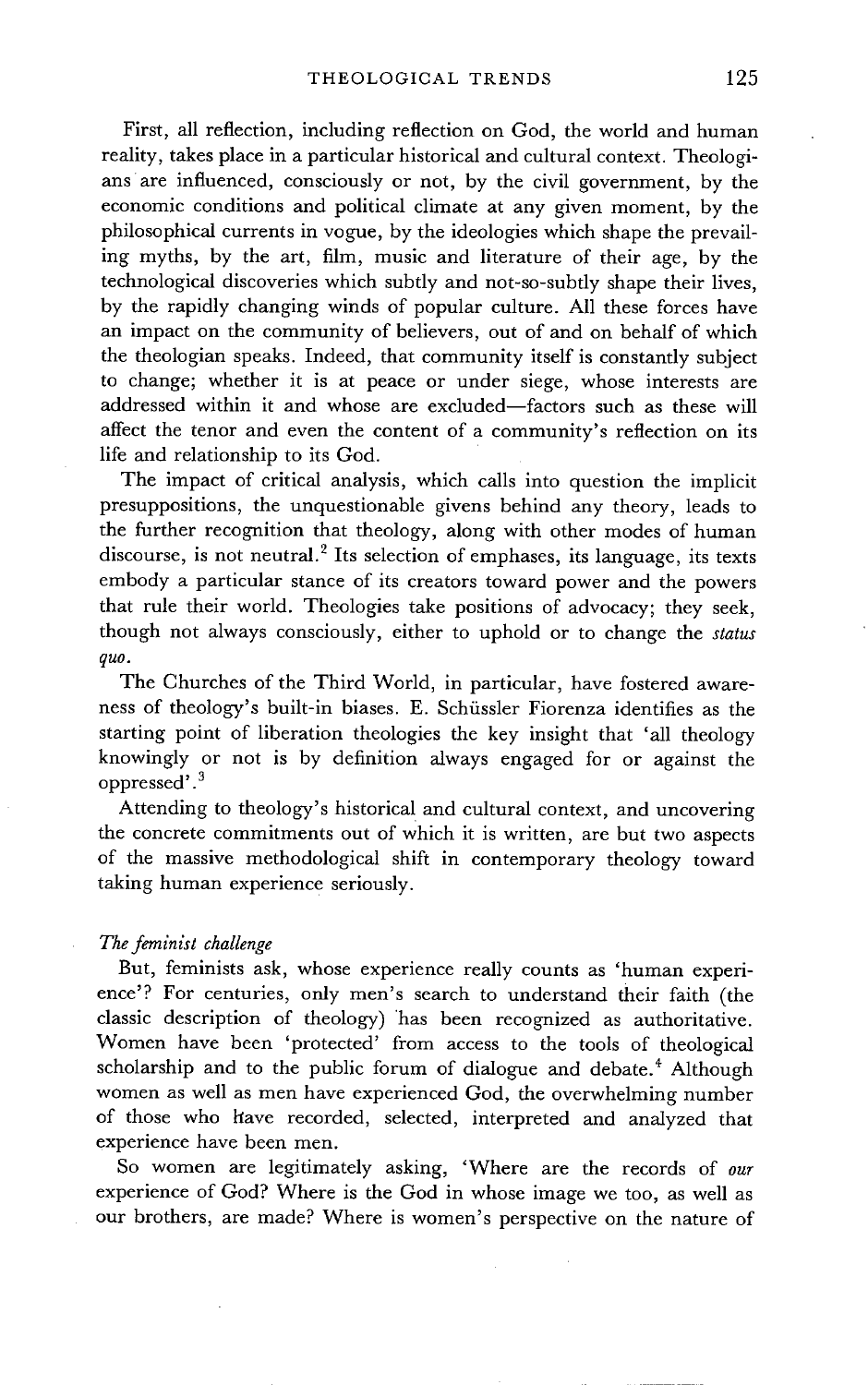human life, the dynamics of human living, the goal of human possibilities, the reality of human pathology? Where is the sound of women's voice in the theological chorus?'

Such questions as these cut to the heart of the matter, calling into question the very foundations of the Christian world-view.

Feminists challenge a theology which speaks to them of:

--a Father-God who reflects the image of an all-powerful Roman *paterfamilias* or feudal lord and master, more concerned with exacting tribute and punishing offences than with sharing the fulness of life, power, creativity and love;

-a Redeemer whose saving work has been understood more in terms of his maleness than through his humanness, and whose radical identification with the poor, with women, with those considered unimportant and expendable by the powers of his world has been domesticated into harmless generalities;

 $-a$  vision of the person built on philosophies which identified the male as the norm and the human, and the female as an inferior, 'misbegotten' male;

 $-a$  Church whose organizational structures enshrine rather than challenge societal arrangements and stereotypes of female-male roles, and which requires women to adhere to its beliefs, follow its precepts and participate in its worship, while allowing them little if any public role in its teaching, sanctifying and governing office;

 $-a$  cult which venerates Mary, holding up her virginal motherhood (or her motherly virginity) as an ideal impossible for flesh-and-blood women to attain, thereby stripping this first-century Jewish girl of her own identity and forcing her to bear the weight of each age's concept of the 'ideal woman'. 5

Feminists ask: 'Can such be the will of the true and living God?' Their resounding 'No!' is turning theology upside down.

Out of their experience of exclusion, women, like Third World theologians, read the Hebrew and Christian scriptures with new eyes. For some, the problem is simply that the texts which recount the story of Israel's covenant with God and of the words, acts and intentions of Jesus have consistently been interpreted in a way that is at best forgetful, and at worst contemptuous, of women. Others point out that the very texts which enshrine the story of salvation are the work of men, tainted by the exclusionary bias of patriarchy. Salvation history is literally 'his'-story. Some feel that the tradition is hopelessly patriarchal and beyond salvaging, while others are committed to wrestling with it, trying to uncover the deeper, liberating power of its message.

Feminist scripture scholars are questioning the principles of selection that kept some memories of Jesus's actions and words intact, subtly altered others, and chose to forget still others-memories now accessible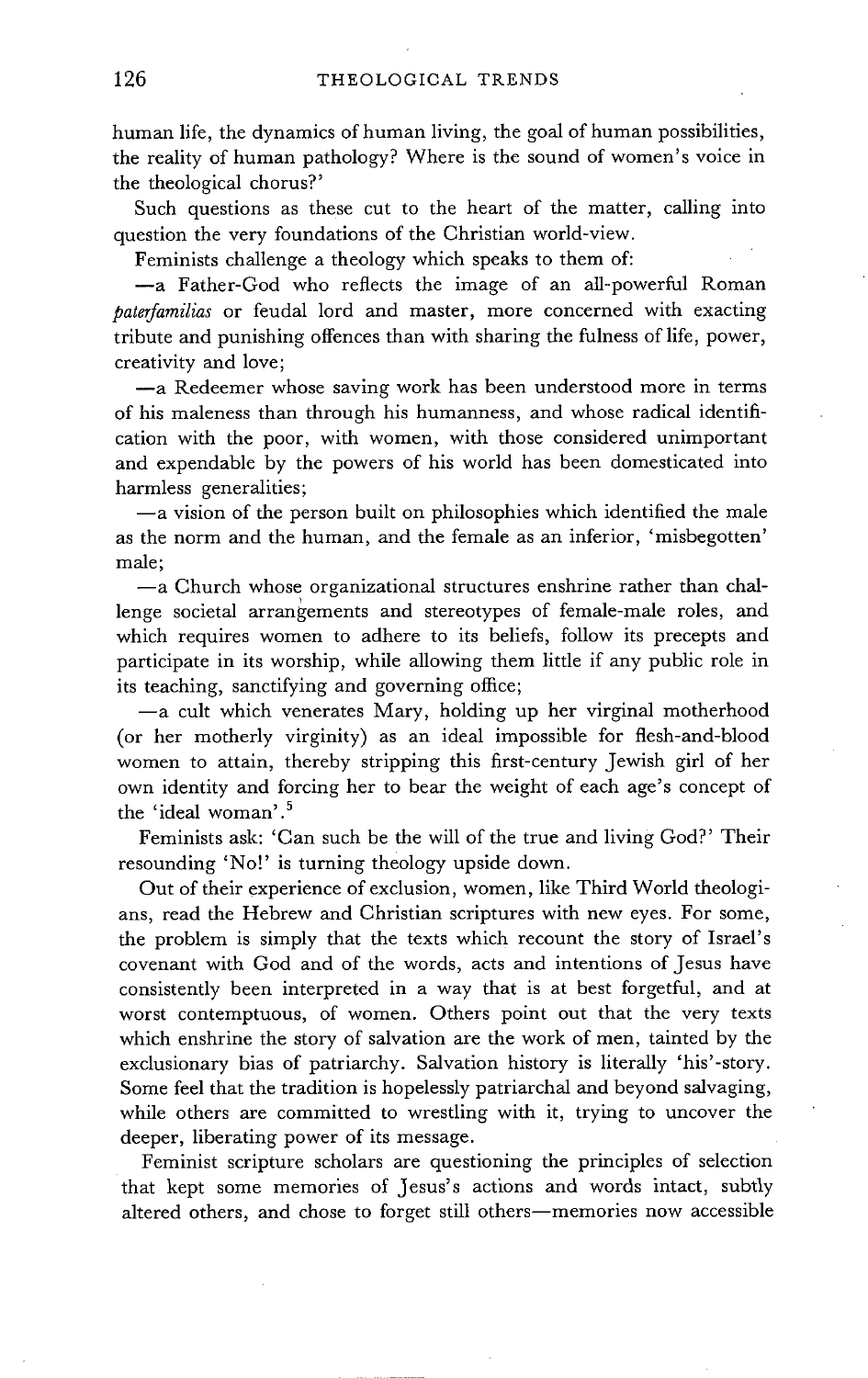through recent discoveries of some non-canonical writings. These scholars are also working to unmask the biases which lie behind the texts, attempting to reconstruct the life of the communities-the *Sitzen im Leben--which* gave birth to the scriptures. In so doing, they are bringing to light the hidden women who played key and often controversial roles in the birth and expansion of the people of God in both covenants.

Women are found among those whom Jesus touches, heals and calls: they play a more significant role than do the male apostles in being the first to bear witness to the Resurrection. Then, by and large, women seem to fade from the memory of the life of the early communities. Even Mary, mother of Jesus, so visible at the foot of the cross and at the Pentecostal outpouring of the Spirit, disappears back into the shadows. In Acts, one catches glimpses of women collaborating with men in spreading the good news and in building up communal life and worship, yet it is two men, Peter and Paul, who dominate the accounts of the earliest days of the Church.

In fairness, one must recognize that women are not the only ones whose voices have been lost. Much of the sound of any serious difference of opinion regarding mission, leadership and worship in the apostolic and post-apostolic Churches has been muffled, with the obvious and significant exception of the debate over gentile conversion which occasioned the first Council of Jerusalem.

Just as Paul's foundations in the Greco-Roman world varied one from another in gifts and problems, so did the Churches which had developed earlier in Jerusalem, Galilee and Samaria. Scholars have begun to probe the implications of this diversity and to reconstruct the social and ecclesial settings reflected therein. In some of these communities, it is suggested, women such as Mary of Magdala and others closely linked with Jesus during his life may have taken leading roles.

From her analysis of Jesus's dialogues with the Samaritan woman (Jn 4, 1-42) and the Syrophoenician woman (Mk 7, 24-30), both Gentiles, Fiorenza concludes that women were the first non-Jews to join the Jesus movement. Moreover, the theological arguments which these women are recorded as offering to Jesus signal 'the historical leadership women had in opening up Jesus's movement and community' to gentiles beyond the covenant community of Israel. 6

Fiorenza and other feminists challenge the myopic assumption that Christian life in the first century rather closely approximated 'customary' social arrangements, with men making major decisions and managing the affairs of the community, and women providing the perennial support services behind the scenes.

#### *How do feminists do theology?*

E. Schüssler Fiorenza has cogently articulated the method as it applies to her work in the field of scripture, and feminists have found it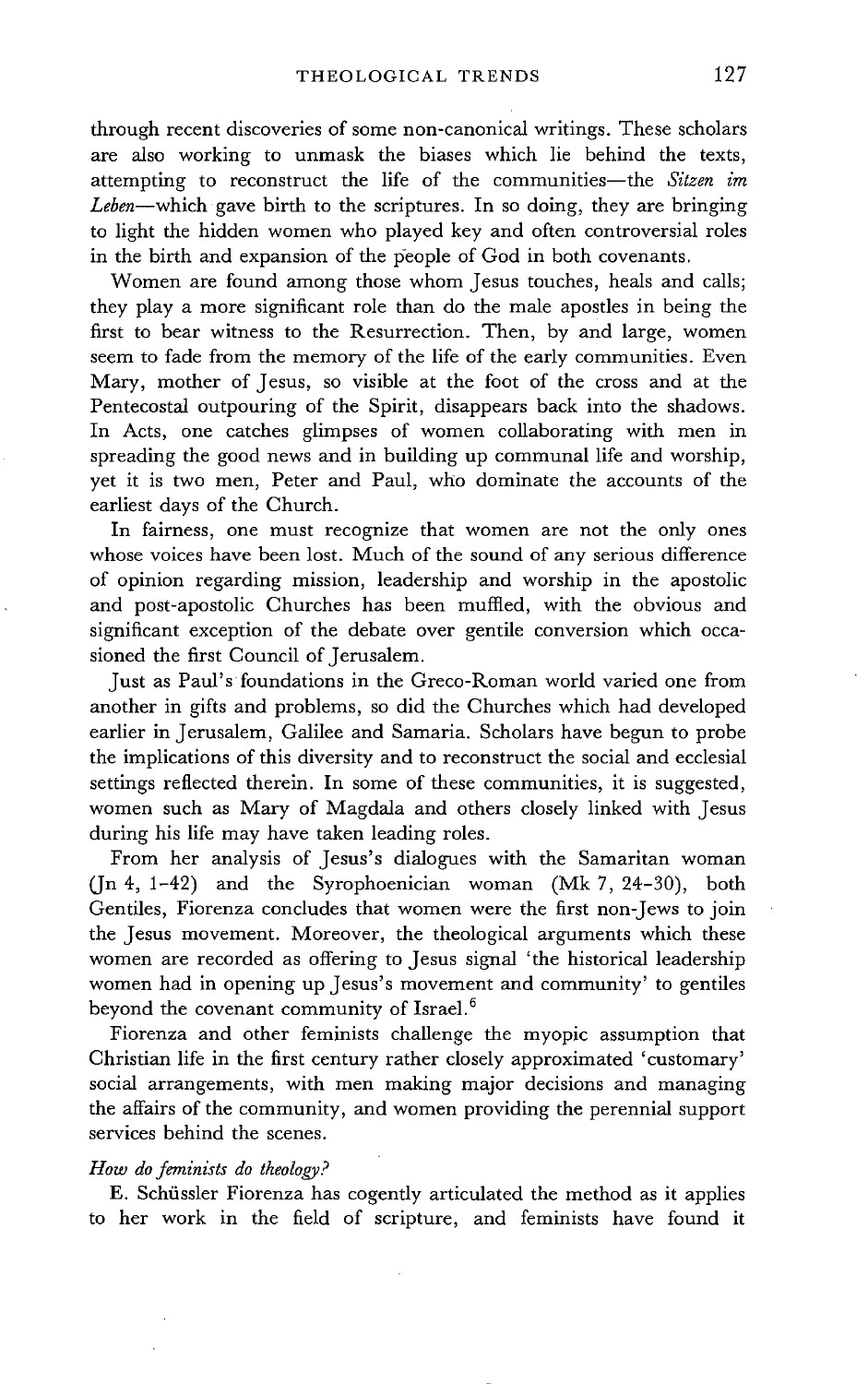Widely applicable in approaching any theological text. Feminist theological method involves a mode of interpretation marked by *suspicion, proclamation, remembrance* and *revisioning.* 

First, one approaches all texts and interpretations of Christian belief and life with *suspicion,* wary of the underlying prejudices and presuppositions which have excluded the perspective of women. Fiorenza states her rationale thus:

A feminist hermeneutics cannot trust or accept Bible and tradition simply as divine revelation. Rather it must critically evaluate them as patriarchal articulations, since .... biblical texts are not the words of God but the words of men.<sup>7</sup>

In other words, new sight demands new eyes with which to see. The journey of transformation envisioned by feminists begins with the suspicion that an androcentric bias pervades even the holiest of words, and that hidden in the shadows of the scriptures, ready to emerge into the light, stand the till-now invisible figures of our mothers and sisters in faith.

The second step in feminist theological method is that of *critique.*  Having donned new lenses, one begins to recognize the distortions which one mistook for reality. Sharon Welch, borrowing from the work of Rosemary Radford Ruether, outlines a number of such distortions, noting that feminists

find oppression at the heart of the Christian tradition: in the exclusively masculine symbolism for the divine; in a dualism that devalues the body and the historical; in a hierarchical understanding of power and the order of creation; in an imperial concept of divine power; in a triumphant, absolute christology; in definitions of sin as pride and rebellion—definitions that prevent revolt. $<sup>8</sup>$ </sup>

Many of the faults which feminists find in Christianity are similar to those noted by other theologians of liberation. They ask:

--how Christian theological tradition, almost exclusively the work of western males, can claim to express universal human experience;

-whose power is reinforced or maintained by the tradition, and whose is challenged?

-whose views of God, or reality, of self, of others are enshrined in the tradition and made normative?

Critiquing even the criteria by which theology is judged truthful, feminists apply another norm to the bible and to the Christian tradition as well as to contemporary experience. They question how that tradition or that experience functions, that is, 'whether or not. it serves to oppress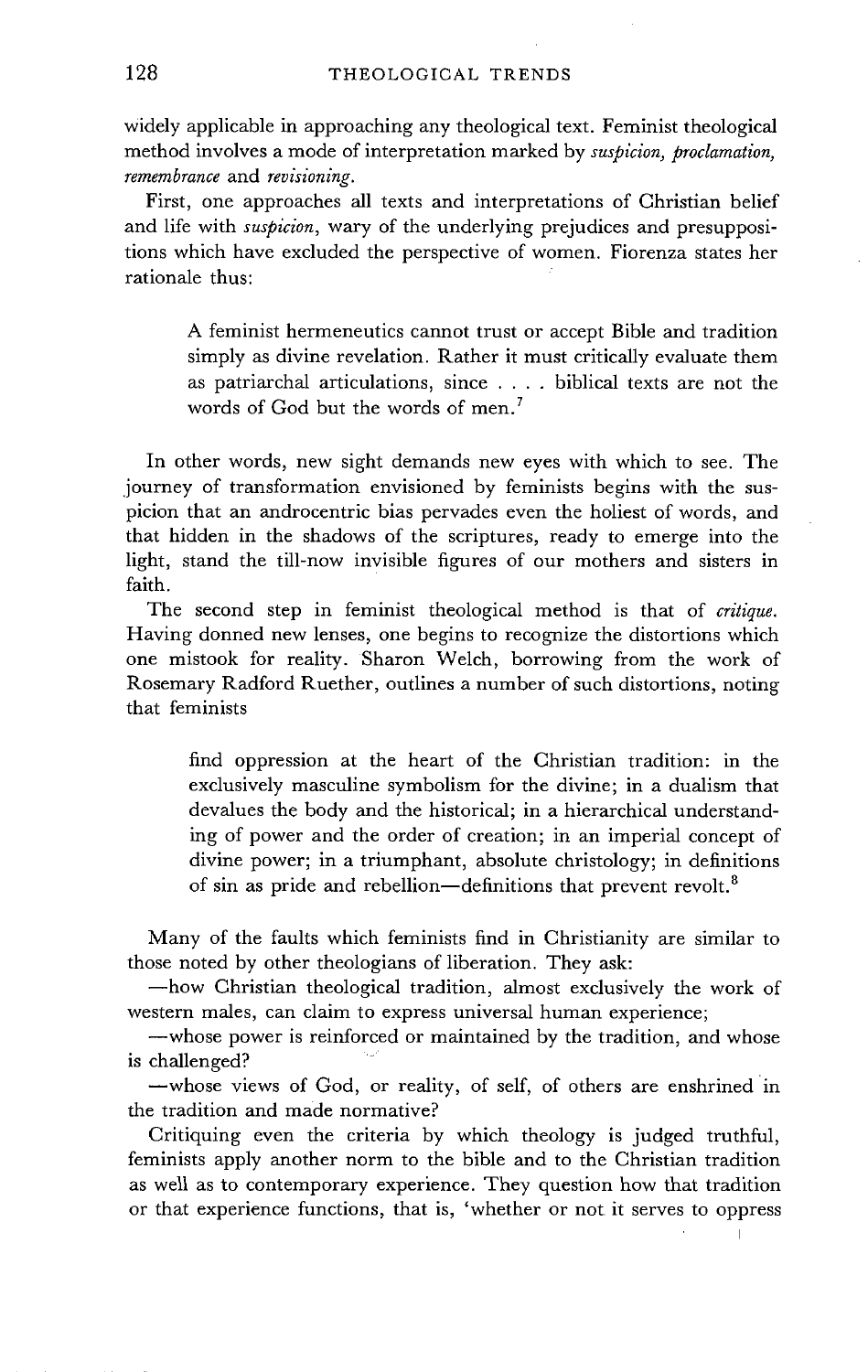or liberate people', $9$  especially women. Thus, critique becomes prophetic proclamation, as distortions in the liberating word are named and false idols unmasked.

But the task of feminist theological re-visioning does not end with critique. It moves toward rebuilding theology into a more adequate reflection of a human experience which includes women. Some aspects of such a reconstructed theology are the following:

1. Attentiveness to the *personal and particular* character of every theology. At the beginning of every seemingly apodictic pronouncement, feminists note, stands the implicit qualification, 'in my opinion' or 'from my perspective'. At its core, theology is story-telling.

2. Attentiveness to *connections.* In its passion for clear and distinct ideas, theology has often lost sight of itself as a single fabric. Feminist theologians are much less likely to divorce biblical exegesis from ethics, or systematics from spirituality. A book such as Rosemary Haughton's *The passionate*  God<sup>10</sup> illustrates this holistic approach; while it may be difficult to classify, it never loses sight of the breadth of theology's vision and its rootedness in, and accountability to, the real questions of flesh-and-blood beings. In addition, feminism maintains that all forms of oppression, whether between sexes, races, nations, cultures or classes are interconnected, and so efforts to redress those imbalances must also be linked.

3. Attentiveness to *the earth.* Ruether's earlier work, *New woman, new earth, 11* developed the intimate connection between society's treatment of women and its attitude toward nature, showing how both have been relegated to positions of inferiority. In *Sexism and God-talk,* 12 she further analyzes the correlation between the domination of women and of nature. She sketches the outlines of a feminist position that challenges the hierarachical model of nature which views human as superior to nonhuman reality.

4. Attentiveness to *freedom and power.* These attributes of a people created and redeemed by a loving God have sometimes been minimized by theology in favour of docility and obedience. Elisabeth Schüssler Fiorenza maintains that women as well as men find their fundamental Christian identity within a 'discipleship of equals'.<sup>13</sup> Only such a community is worthy of free citizens brought into the household of God and enlivened with the Spirit of power.

5. Attentiveness to *ongoing conversion.* Feminists call theologians to continuous critical reflections on their own positions and on their concrete consequences. With whom does theology stand? Whose perspective does it reflect? Whom does it challenge and whom support? Out of what concrete context does it arise?

#### *The language of theology*

A key issue in feminist re-visioning of theology is that of the language used to name and image God. Many women find their tradition deficient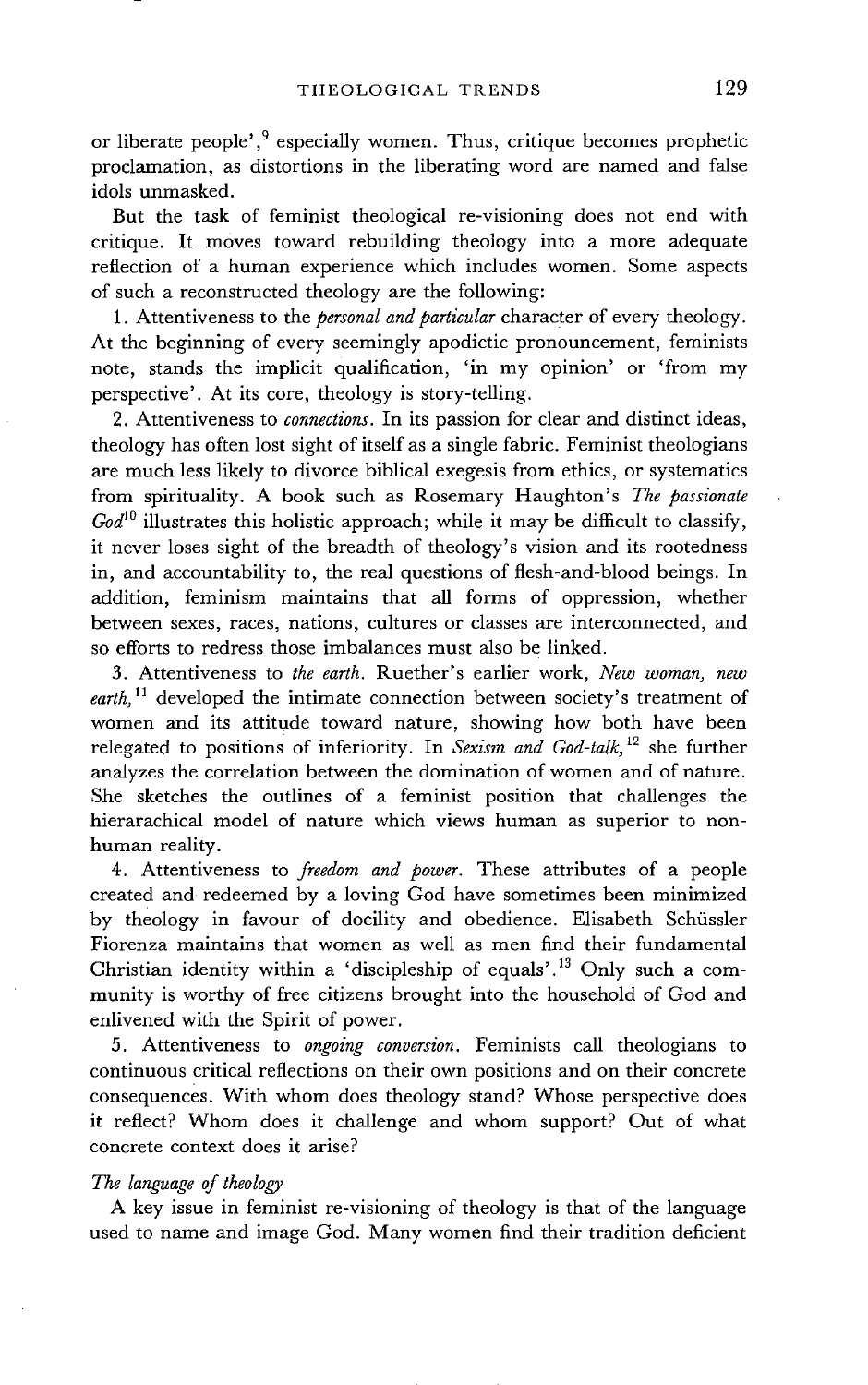because it describes God preferentially as male. In thus excluding women as unsuitable images of the divine, Christian tradition demeans the human dignity of women. Moreover, in maintaining a male image of God, Christianity violates the limits of human beings and the transcendence and mystery of the divine. The task is to re-image God by analogy to the full male and female reality of humankind, so that women can recognize God in themselves and themselves in God.

Elizabeth Johnson surveys three ways in which women are fashioning a new God-language.<sup>14</sup> Some ascribe 'feminine' traits to God, balancing 'his' omnipotence with gentleness, motherly compassion and other qualities. Yet the norm is still a God who is more male than female. Others speak of a 'feminine principle' in God, identified with the Holy Spirit, who is viewed as the fount of the typically 'feminine' characteristics. Besides the subordinationism often inherent in this theology of the Spirit, Johnson notes another deficiency:

Nurturing and tenderness simply do not exhaust the capacities of women, nor do bodiliness and instinct define women's nature, nor is creative transformative agency beyond the scope of women's power.<sup>15</sup>

She opts for imaging God equivalently as male and female, an approach which maintains the mysterious otherness of God (no person in our experience exists as male and female) yet recognizes that both sexes have been created as icons of the divine.

Women are writing volumes about many other foundational issues in theology--about Christ, creation and redemption, human experience, bodiliness, sexuality, power, ministry, Church, mission, social and personal sin and transformation. Much pain and anger accompany them as they watch the death of, and help to demolish, the certainties (theological and otherwise) of their own past. Some experience it as an exile, an experience of the 'dark night'. 16 Others speak of a new exodus out of which a renewed community will be shaped.<sup>17</sup>

But it is the poets who can best articulate the hope and the fear of women doing theology today. Feminist Christians who take up the task of challenging and reconstructing theology know themselves to be, in the powerful images of Adrienne Rich, like miners, standing where 'the dark lode weeps for light', and like deep-sea divers, come to 'explore the wreck  $\ldots$  to see the damage that was done and the treasures that prevail'.<sup>18</sup>

#### *Regina M. Bechtle S.C.*